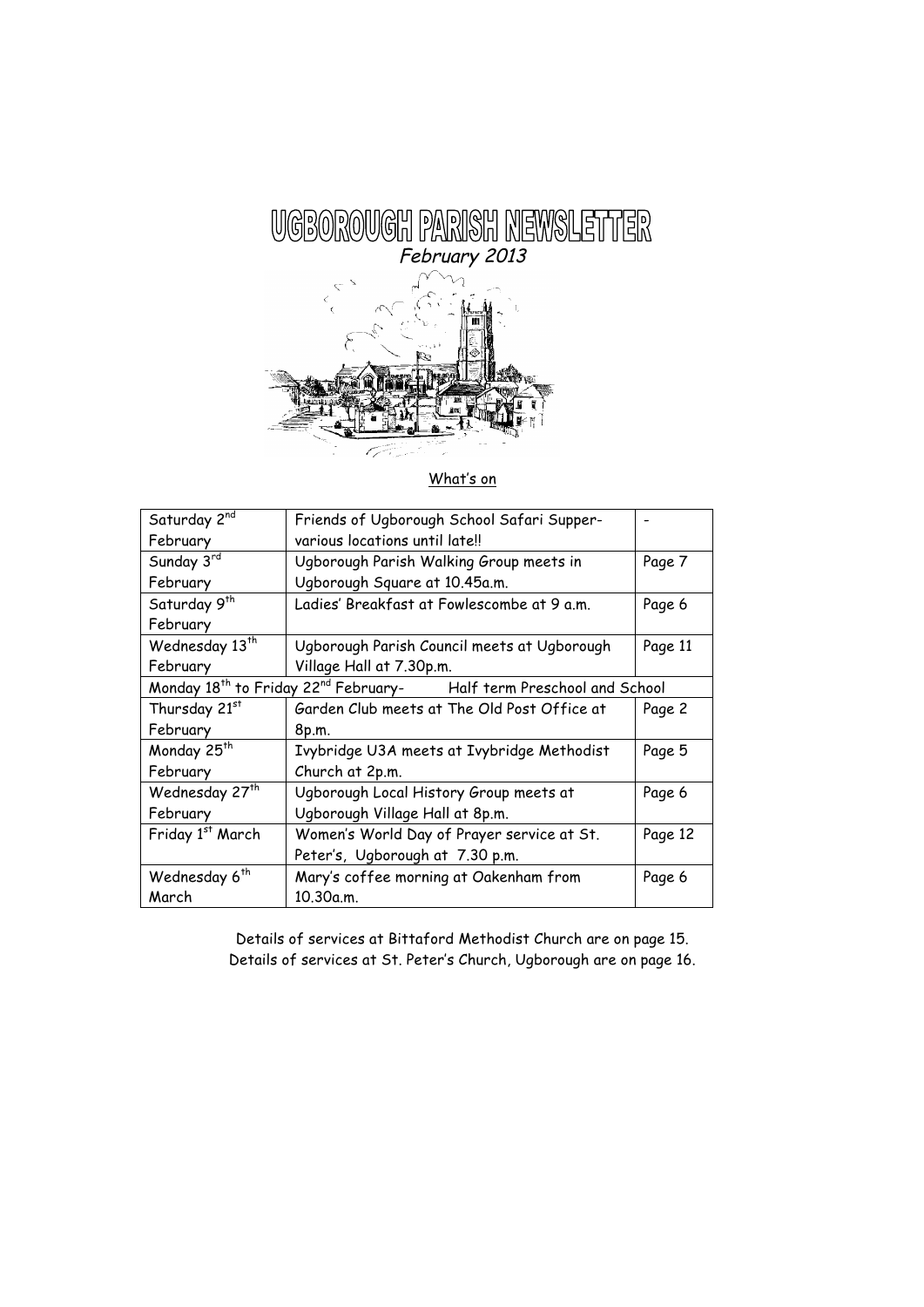## Garden Club Anne Holway

Mr Watson will be our quest speaker on Thursday 21<sup>st</sup> February at the Old Post Office at 8:00pm. We are pleased to see Joan Gillard is making a good recovery and that Rupert is under orders again.

#### Erme Valley Riding for the Disabled. Peggy Douglas (tel. 07882286421, or 01752 894358.)

First I would like to thank everyone in all the villages who collected tokens from the WMN before Christmas. We collected a total of 3900 and it earned us a cheque for



£1120.60, the highest grant in Devon. Our Christmas raffle raised £850, thank you for your support and well done to Tom Holway for winning £150.

As you will know we received a Community Grant from Santander of £5000 to improve wheelchair access and to buy some more educational toys and visual aids. We have completed some of the work- a path and parking areas for the cars with wheelchair users and improved lighting of these areas.

We are very short of volunteers at the moment, so please contact us if you can help. Even an hour of horse care would help. Also we are looking for an odd job person - this is a paid position.

#### Ugborough Village Hall - Stafford Williams

On behalf of the committee we wish to thank Len Wakeham for his service to the Village Hall for many years now that he has chosen to retire from committee duties. Len always provided the link between the Parish Council and the Hall, reporting both ways; and he was often responsible for construction tasks, particularly where metalwork was concerned.

The Hall has received a couple of grants to the purchase of a new oven; £600 from the Council and £1200 from the Fair Committee. We are awaiting confirmation of another grant before buying the cooker, but it is hoped to be installed in the near future. This should improve the facilities for cooking and make life easier for the volunteers that run events.

Elsewhere, a request from a number of users to those that take tables upstairs, please bring them back downstairs after use . It can be difficult for younger and older hirers to move them. The same goes for any other items, including that bean bag!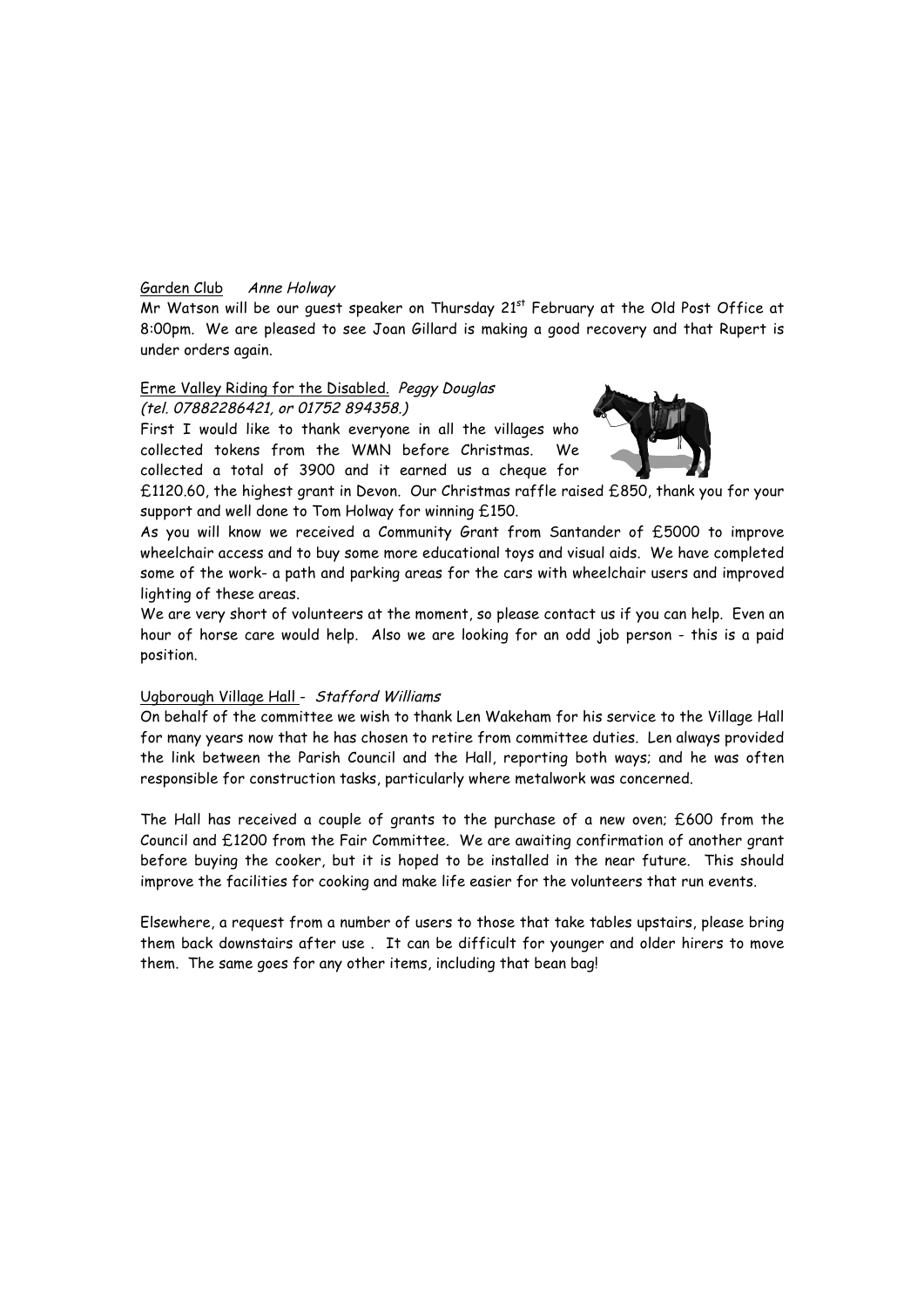#### Ugborough Parish Newsletters Funds Appeal.

Once again it is time for me to appeal for Funds for Ugborough Parish Newsletter.

Thanks to the generosity of individuals, a Coffee Morning and particularly to some of the organisations that use the Newsletter regularly, we have turned last year's deficit into a healthy profit.

At the beginning of the year Ugborough Primary School generously donated the Risograph for the exclusive use of the Newsletter, and it is now housed in my office at Dunwell. The machine is rather elderly and took some coaxing to work again after the move. However with a good deal of tlc the Risograph has served us well throughout the year, and our only costs have been ink, masters and paper.

The Accounts are detailed below, and Tom Holway has been kind enough to peruse them with his Accountant's eye.

Thanks as ever to Norma Roe for her efficient editing, which she has managed to fit in despite her busy travel schedule.

To Anne and Tom Holway for the collating, packaging and delivering to the Team.

And thanks to that Team for their reliability.

If there is anyone you know of who does not receive a Newsletter and would like to – do let any of us know.

We are still delivering 680 Newsletters to the Parish from The Square to the wilds of Filham and Wrangaton and including Bittaford and Moorhaven.

I must also thank Richard Barker for his diligence in maintaining the brilliant ugborough.com website. Sue Johns

## **UGBOROUGH PARISH NEWSLETTER SUMMARY OF ACCOUNTS 2012**

| <b>INCOME</b>               | £               | <b>EXPENDITURE</b><br>Risograph ink & | £        |
|-----------------------------|-----------------|---------------------------------------|----------|
| <b>Individuals</b>          | 192.00          | Masters                               | 109.02   |
| Holway's Coffee Morning     | 130.00<br>500.0 | Paper                                 | 317.32   |
| Organisations               | O               |                                       |          |
| <b>TOTALS</b>               | 822             |                                       | 426.34   |
| Excess income over          |                 |                                       |          |
| expenditure                 |                 |                                       | £ 395.66 |
|                             | 152.3           |                                       |          |
| <b>Opening Bank Balance</b> | 3               |                                       |          |
|                             | 547.9           |                                       |          |
| Closing Bank Balance        | 9               |                                       |          |
|                             | 395.6           |                                       |          |
| <b>Increase in Funds</b>    | 6               |                                       |          |
|                             | Sue Johns       | Tom Holway                            |          |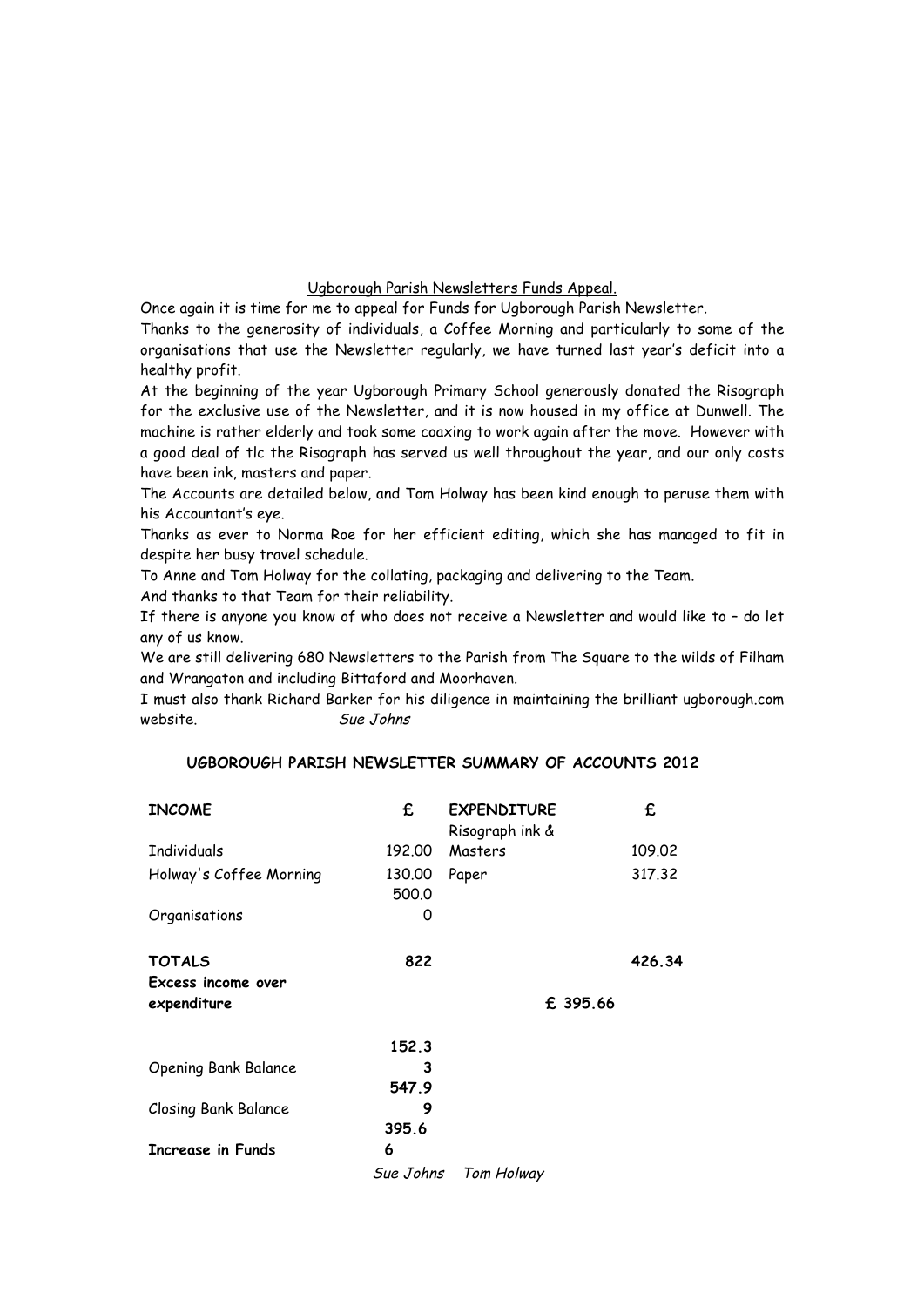# Mr. Sidney Broad M.A.(Oxon) C.B.E. Beryl Wills

In the morning of Sunday 13<sup>th</sup> January 2013, Sidney Broad of The Manor House Ugborough died in his sleep at a Nursing Home near Bradford on Avon. He was 101 years old and took a keen interest in Ugborough activities.

He rang the Church bells for 25 years, giving up at the age of 92. He also wound the clock 3 times a week for several years. In the past he was responsible for flying the flag on ceremonial dates, umpired village cricket matches and opened the Village Fair in 2012. Right up to his death he continued with his hobby of book binding.

Through Spring and Summer his lawn was prepared ready for a game of Croquet, at which he was always unbeatable.

# Taff Jones also remembers his bell ringing and bookbinding and adds :-

A true gentleman, he will be missed by many in the village, not least for the small practice of putting a Christmas tree on the balcony of his house which brought joy to many residents.

# Peter Povey adds :-

It should not be forgotten that Mr. Broad was an eminent educationalist, and a dynamic educational innovator in his roles as Deputy, and then County Education Officer for Hertfordshire. For these services, he was appointed a Commander, in the Civil Division, of the Most Excellent Order of the British Empire, (CBE) in the Birthday Honours List of 1972.

# We can all say-HE WILL BE MISSED!

Sue Prowse has this problem- Bo-peep has her sheep but her shepherd's crook has not been seen since the Village Fair and the act of "Who let the dogs out". It was lent as a prop  $\%$ and unfortunately it hasn't returned. It is an aluminium one and of sentimental value as it was  $\%$ my Dad's. I don't know if it is still somewhere in the church tucked away or if someone has  $\overset{\text{\tiny 1}}{\otimes}$ taken it for safe keeping. Anyway I would be very grateful for a mention. Thank you.

Helen Whitaker asks- Has anyone recently seen hedgehogs **in the contract of the contract of the contract of the contract of the contract of the contract of the contract of the contract of the contract of the contract of th** the vicinity of Ugborough? Please e mail Helen with any sightings at- helenhoo2002@yahoo.com.

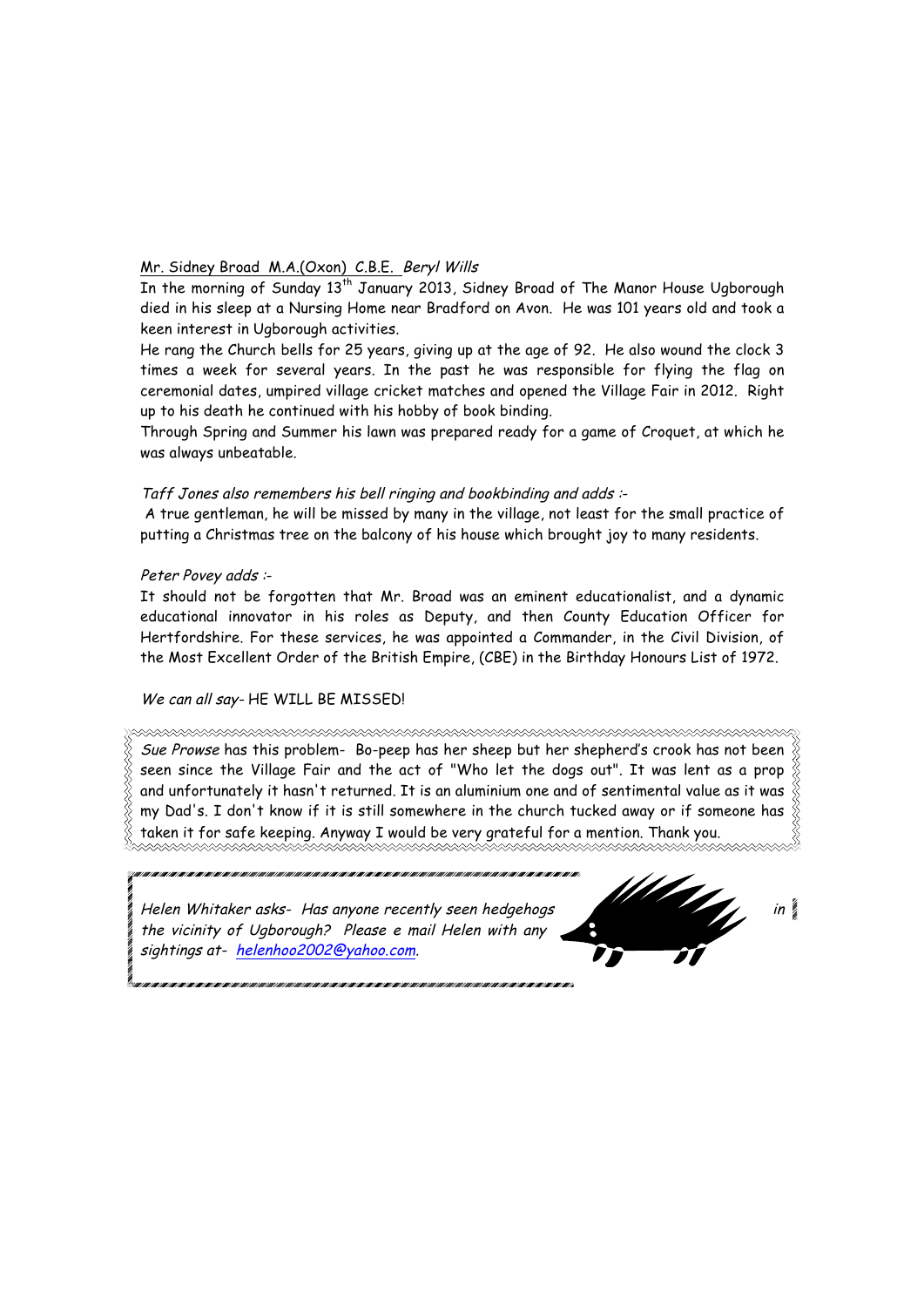#### Ugborough and Bittaford Pre-School. Naomi Williams

January has sped past with the continuation of our regular Monday morning visits to the foundation class at the Primary School and also our fun Forest school activities. The big advantage to all this wet weather has been plenty of mud and puddles for the children to jump, splash and slide in. February is an exciting fun filled month with Shrove Tuesday when the children help prepare a pancake mixture, watch them being cooked sizzling in the pan, select their choice of fillings and then taste the yummy results. It is closely followed by St Valentine's Day when we talk about how much they love their family and friends, make cards and jam tarts to say thank you and show their appreciation. We also plan to celebrate "Chinese New Year" when the children will be given the opportunity to sample a variety of traditional Chinese foods and explore some of the different sounds and movement of Chinese music and dance. Pre-school will be closed for Half term from Monday 18<sup>th</sup> February to Friday 22<sup>nd</sup> February inclusive.

Our rural pre-school, which was officially judged by OFSTED as "Outstanding" in March 2011, welcomes children from all over the area from 2 years old to school age and we offer 15hrs of funded childcare for 3 and 4 year olds. Offering two free taster sessions enables you and your child the time to settle in to a new environment and meet the highly qualified and experienced staff members who will provide a fun, caring and happy experience for each individual. Our opening hours are Monday, Wednesday and Thursday 9am to 3pm and Tuesday and Friday 9am to 12.45pm, term time only, for further information please contact either Tania or Naomi on 07763 215455. Likewise, the Toddler Group meets on Monday between 10am and 11.30am phone Sara on 07739 826422 for Toddler Group enquiries.

**Coffee Drop-In Centre 10am - Noon every Thursday morning in Ugborough Church Post office also available 10am – 12 noon** Why not meet up with friends and neighbours over coffee, tea, cake & biscuits? Everyone welcome.

# Ivybridge U3A - Doreen Flood

The general meeting of Ivybridge U3A for February 2013 will be on

Monday February 25th at 2.00pm in the Methodist Church Fore Street, Ivybridge. The speaker will be Bob D'Silva on Brain Health. His talk will cover the structure and function of the brain and summarise how we can improve our brain function and help combat dementia and Alzheimer's!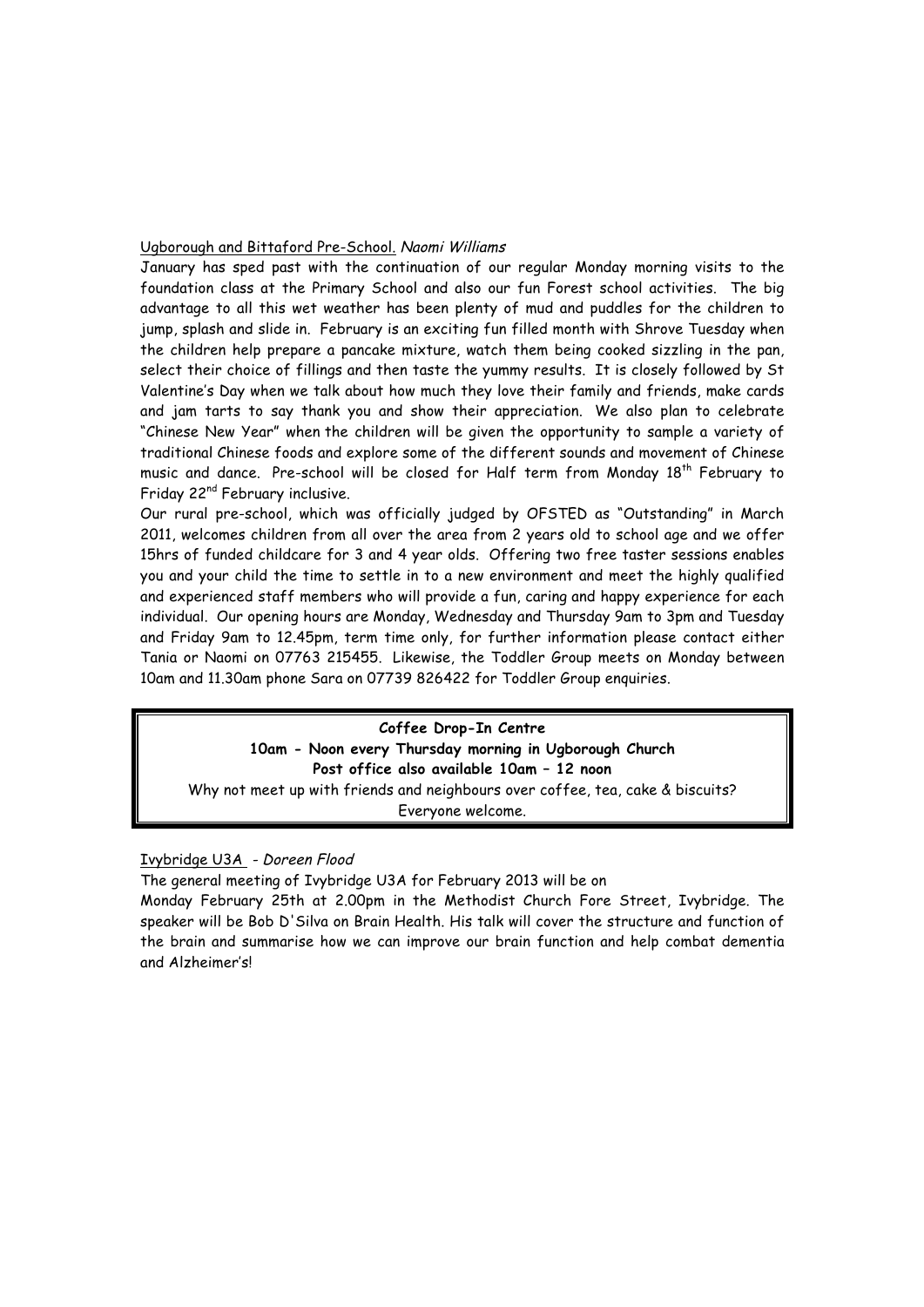REAR CONNECT CONNECT CONNECT CONNECT CONNECT CONNECT CONNECT CONNECT CONNECT CONNECT CONNECT CONNECT. **Ladies of Ugborough Parish y**ou are cordially invited to a **Ladies Breakfast** at Fowlescombe Farm on Saturday 9th February 2013 at 9.00am. There will be a Nordic style buffet and Eggs Benedict all washed down with a glass of Bucks Fizz. Tea, coffee and juice also provided. Price £9 per person – any profit will be given to St Peter's Church. Space is limited to around 30 people and save fuel by car sharing. Please let us know if you would like to come by contacting-Richard Barker on email Richard@fowlescombe.co.uk (preferred method) or telephone Richard on 01548 821000 Or: Taff on 01752 892086 (email: Gareth.M.Jones@babcockinternational.com) Or: Clive Hart on email cwjhart@sky.com Or: George Fletcher on email gh197@btinternet.com

**Mary's Coffee Morning 6th March at Oakenham** (formerly known as Tumbleweed, opposite Hillhead Farm between Ugborough and Bittaford**) 10.30am**

The first Wednesday in March signals the start of the Ugborough's social calendar (nearly) and it is time once again for Mary's Coffee Morning held in aid of the church. The location, after a blip last year, is back at its original if slightly altered venue of Tumbleweed, or Oakenham as it is now called. We are so excited that we will be able to host the coffee morning this year after 18 months of rebuilding and I have set myself the target of at least converting the old parking area into a courtyard by the  $6<sup>th</sup>$  March!

It would be lovely to see as many of you as possible, as this is an event where you can meet so many people for a bit of informal networking. There will also be a plant sale and a collection of gardening books to look at and inspire you to reinvent your garden this year. Come along and enjoy a cup of tea or coffee and some homemade biscuits, meet up with friends, buy a cake and some plants and enjoy the Spring sunshine! (Shelley Hutcheon)

Ugborough Local History Group - Merryl Docker

Come and join us on **Wednesday 27th Feb, 8.00pm in Ugborough Village Hall** for an intriguing talk entitled: "Stonehenge and the South Hams ~ The strange case of Little Dartmouth Farm" by our own local historian Martin Tingle.

I am looking forward to finding out the story behind this title!

We look forward to seeing you, members and non-members alike (just £1 on the door for non-members).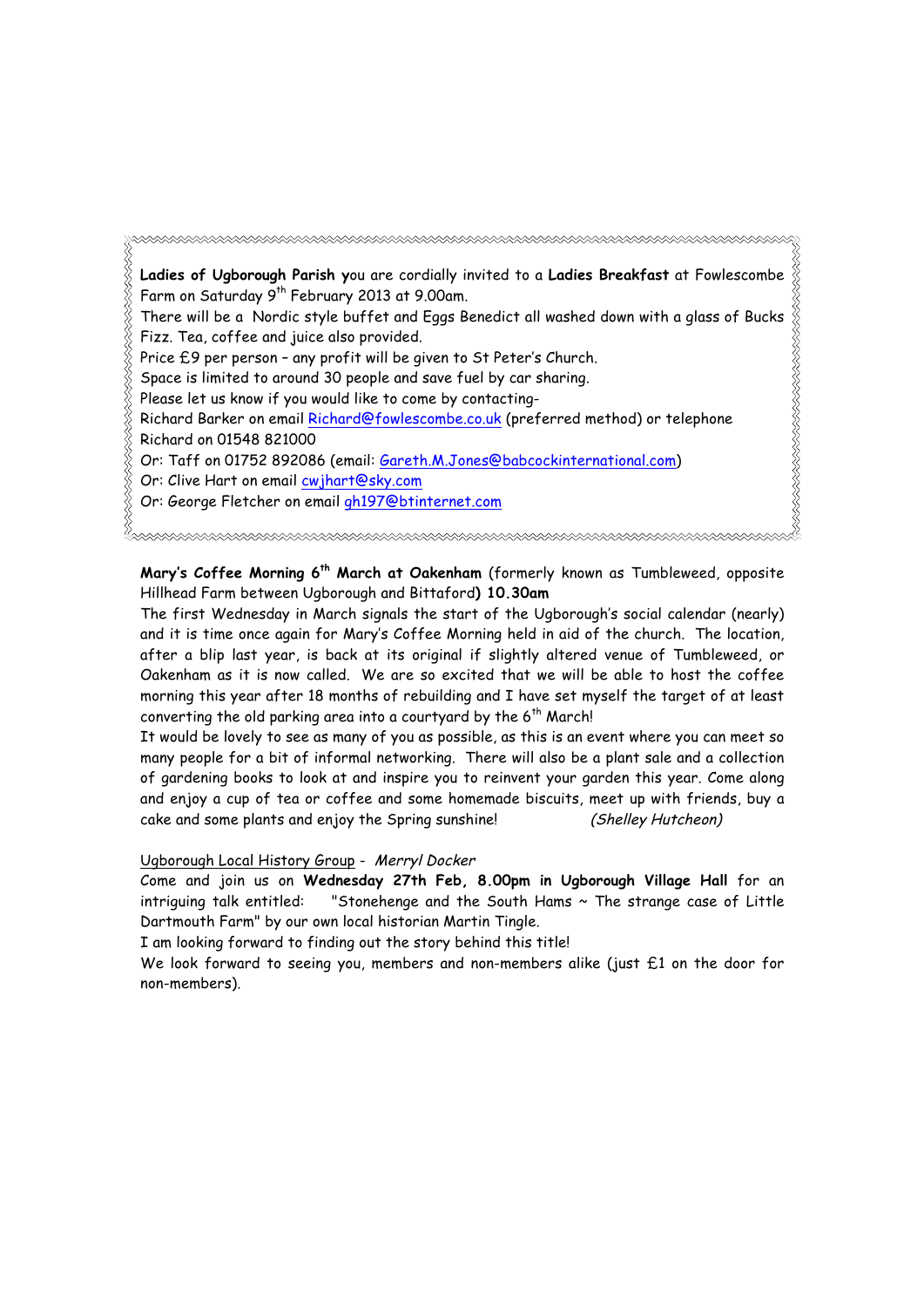# Ugborough Parish Walking Group- Merryl Docker

I had a very pleasant 'walk' on Boxing Day ~ down to Tom & Anne Holway's house to drink hot coffee whilst watching the rain blow horizontally against the windows. As you can guess, no one else turned up. How wise are the good folk of Ugborough? Let's hope we have a better weather window for our February walk. It will be something of a challenge for some of us because it is the day after the Safari Supper. The

local bears with sore heads will need some fresh air and exercise, so come and join us on: **Sunday 3rd Feb, 10.45am in Ugborough Square.** Please bring dogs and children with leads for whichever seems appropriate. Everyone will be made welcome. We will decide on the route according to weather and condition of hangovers present. See you soon.

Rainfall at West Cannamore, Ugborough, 510 ft. above sea level Thanks to Len Wakeham for this valuable record. I really appreciate your new format, Len, it is very clear.



Total for month: 347.5mm = 13.68ins Total for 2012: 2047mm = 80.59ins. Total rainfall for 2011 was 1263mm = 49.72ins.

Total rainfall for 2010 was 1312mm = 51.65ins.

From figures Len previously provided , the average annual rainfall in Ugborough was 63.93 ins from 1983-2009. I remarked that that 2010 was the driest year since 1983 and 2011 proved even drier! 2012 certainly made up for lost time!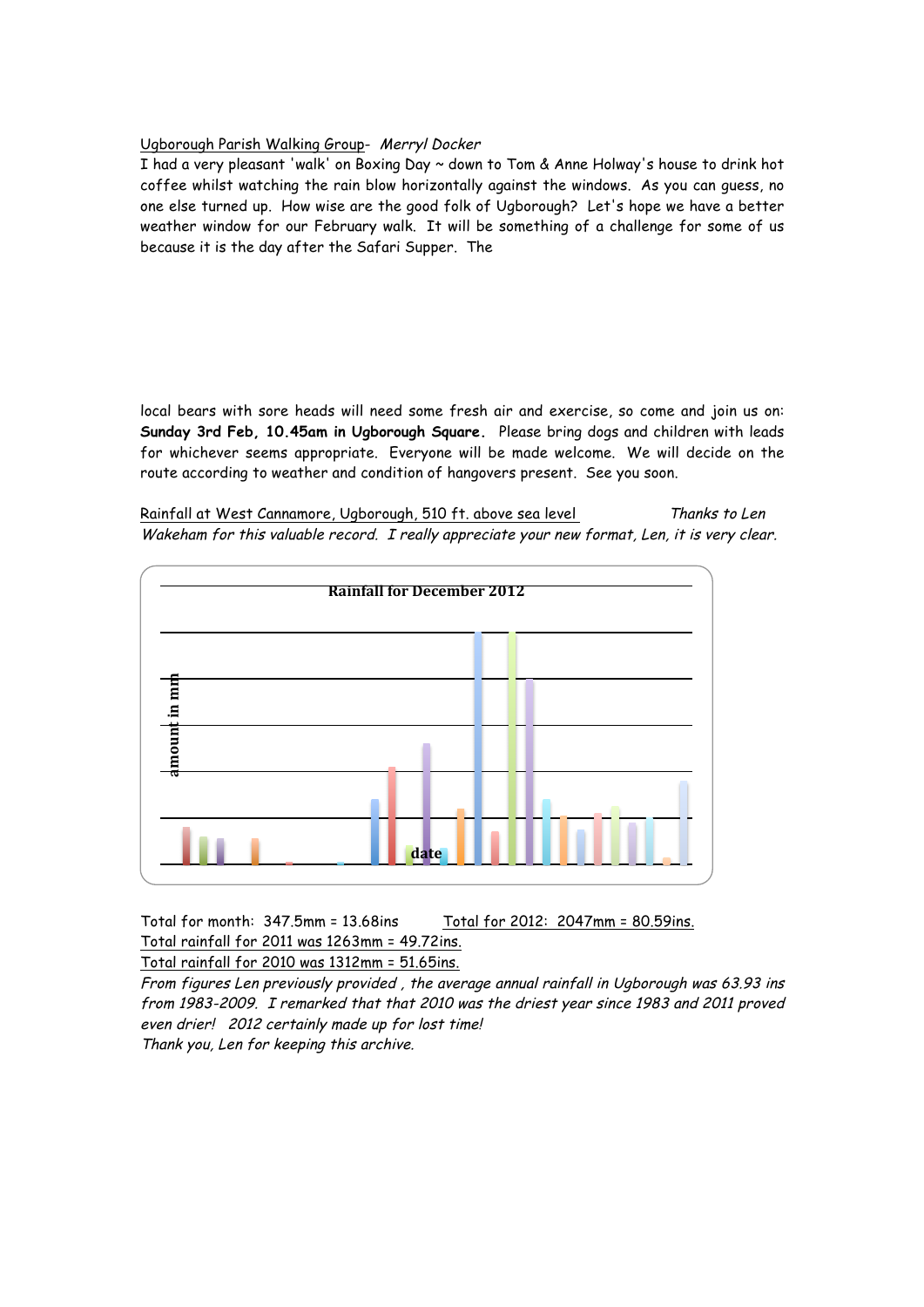

## Your Stars Tonight.

"It's no good hiding under the duvet - you've got work to do" exhorts the steamed dietor "You can start with informative and witty remarks on the February night sky". I protest "Just look at Len Wakeham's rain figures –

anyone who believes that star gazing is a viable hobby in the UK needs medical assistance – OK, give me the Highland Health Centre's number".

Unceremoniously ejected from bed, I peer at my Celestron Star Atlas free download and notice that Orion is moving further west each night and the Southern evening sky is now dominated by Gemini – the two bright stars of Castor and Pollux make this constellation easy to spot. They are the heads of the two twins - the rest of the constellation is a roughly coffin shaped scatter of stars.

The classical mythology of the twins is that they were the children of Leda the Queen of the Spartans. As usual with Greek myths, it gets a bit messy – Jupiter took an interest in her and disguised himself as a swan. As a result (don't ask why at the back of the class), she gave birth to two eggs from which emerged her two sons Castor and Pollux. And it must be true because in Greek vases Castor and Pollux are depicted with egg shaped rounded "Pilos" helmets – not at all like the standard ancient Greek military head dress. Despite their complex parenting they grew up to be fine young lads and went off with Jason and the Argonauts in search of the Golden Fleece. I don't know much about this bit of mythology because I missed most of the film back in 1963 whilst trying to resolve my teenage angst in the back row. Anyway they are the patrons of sailors, and also they were the sign of the boat on which St Paul sailed for Rome (Acts 28.11). (These are the sort of facts that are invaluable if you hope to win the very excellent but closely fought Ugborough Village quiz).

Because the stars Castor and Pollux are so readily recognised they are paired up in most cultures – to the Chinese they are Yin and Yang. Pollux is the star closest to the horizon (provided you are not reading this south of the equator). It has a distinct yellow tinge and is slightly brighter than Castor. To the naked eye Castor and Pollux may appear as identical twins but with a telescope Castor can be seen as two equally bright stars with a separation of less than 6 arc seconds. With more magnification a third star can be seen and recently it has been found that each of these has a fainter companion star making a complex sextuplet orbiting each other.

Predicting sunrise from a Castor world with five other stars in the sky could prove a problem – but not to worry - it will probably be raining.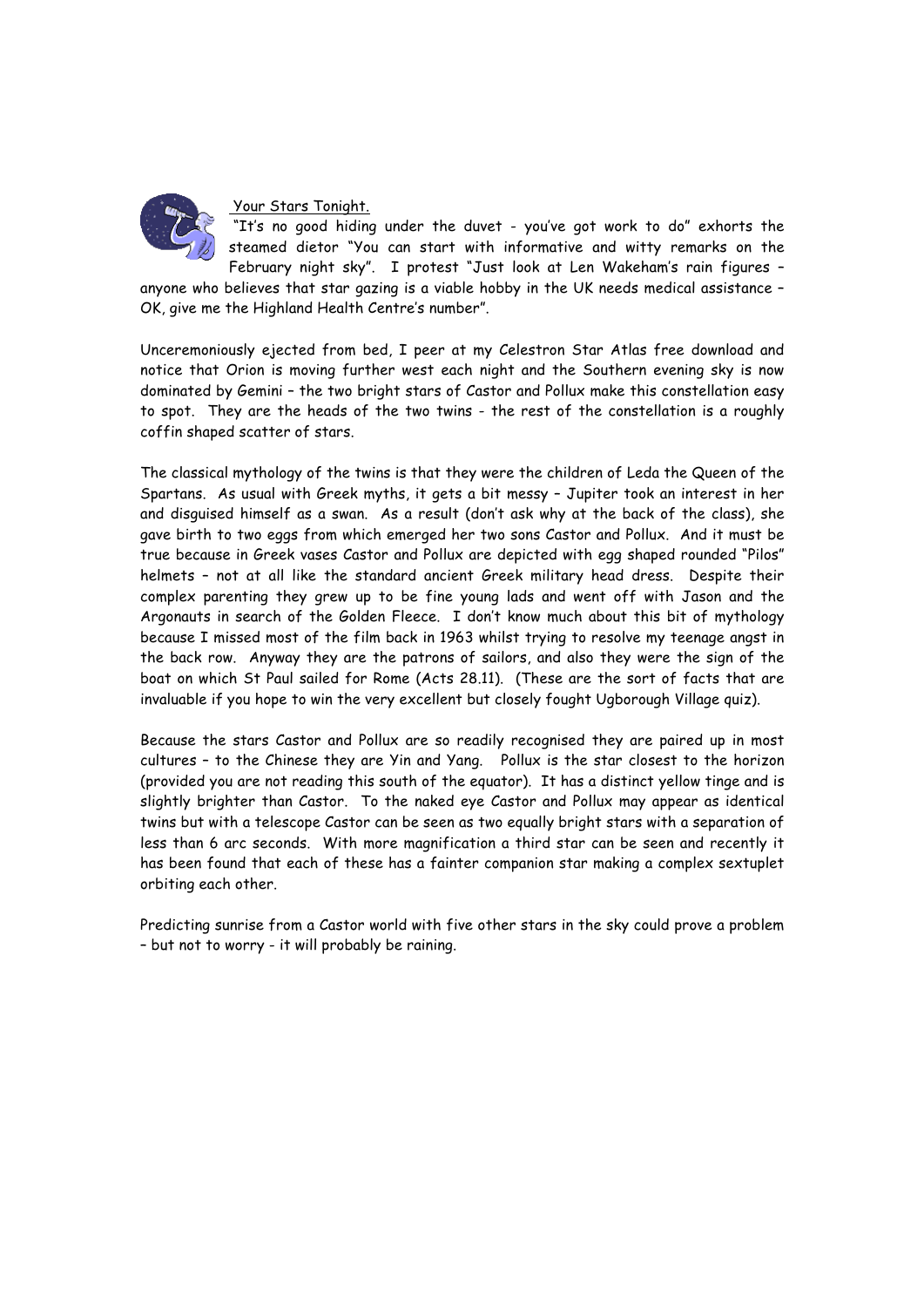#### Beryl's Bookworms -Sue Johns

The first meeting of 2013 saw us debating the merits and of Gaile Parkin's first novel Baking Cakes in Kigali. This is a gentle account of a confectioner and her customers, all of whom have a tale to tell, all of



which reflect life in Rwanda as the country strives to return to normality after the horrors of the nineties. Reconciliation is the thread throughout – and we all felt that the sentiment of the story was to be applauded. Parkin's attempt to educate comfortable 'middle England' of an African life many of us cannot even imagine, is indeed commendable.

Most of us enjoyed the author's style and were able to wholeheartedly engage with the story, identify with the baking, and sympathise with the characters.

A few of us felt however that the 'la-di-dah' prose detracted from the reality – and the author's seeming obsession with the symptoms of menopausal women was completely unnecessary.

Marks out of 5 ranged from 3 to 5 – with an average of nearly 4.

Next Month: A change of style as we read 'Fault Lines' by Robert Goddard.

(I would like to take the opportunity of thanking Anne Nonymous for her many contributions to the Newsletter over the last few years. I certainly found several gems from her recommendations. She is now taking a well deserved rest! Editor)

#### SPORTS REPORT - Janner Motson

#### UGBOROUGH SPORTS PERSONALITY 2012

With an incredible year of sport it was always going to be tough competition for the Ugborough Sports Personality awards. Literally, 10 people were crowded into the massive O2 Arena or 'dead spot' as it is known, that is the nook at the back of the Ship to watch the awards as the elite of Ugborough gathered for an evening of high drama and chips.

Award nominations were shared evenly between Olympian efforts and paranormal activities, which showed the depth of talent and complete lack of awareness as to what it was all about. Celebrities were notable (by their absence), but master of ceremonies Adrian 'Jonathan Ross' Southwood kept up the banter when announcing the winners and losers…the latter was a far bigger category.

Overseas personality went to Peter Hale for his devotion to all things Welsh and a brave showing at the cricket, whilst the award for achievement in adversity went to Steve Hughes for overcoming great age. The young personality was keenly fought by any number of footballers and cricketers, but in the end Immy Bulgen won it with a surf of over 80m whilst dancing Gangnam Style at the New Year Championship.

The team award was close between the Sign of the Owl footballers, who won the 6-a-side, and the Uggie Cricket team, who nearly won all their matches having never won before. However, it was the synchronised wild water women of the village who stole honours with the epic tale of a struggle against the elements in Plymouth Sound.

The final 'individual' award went to Jeremy 'Pietersen' Hobart for an average of 81 and his wicket-keeping during the summer Test series. Telling Sports Report how he did it he said: "It's all about hitting in the right areas, I only know how to play one way; when I hit it, it stays hit. All credit to the boys, but someone had to grind it out and it was buffet bowling on a sticky wicket. There were a lot of gremlins in the wicket, but it was a Jaffa and you can't set a field to that."

If anyone has any idea what he was talking about, please keep it to yourself.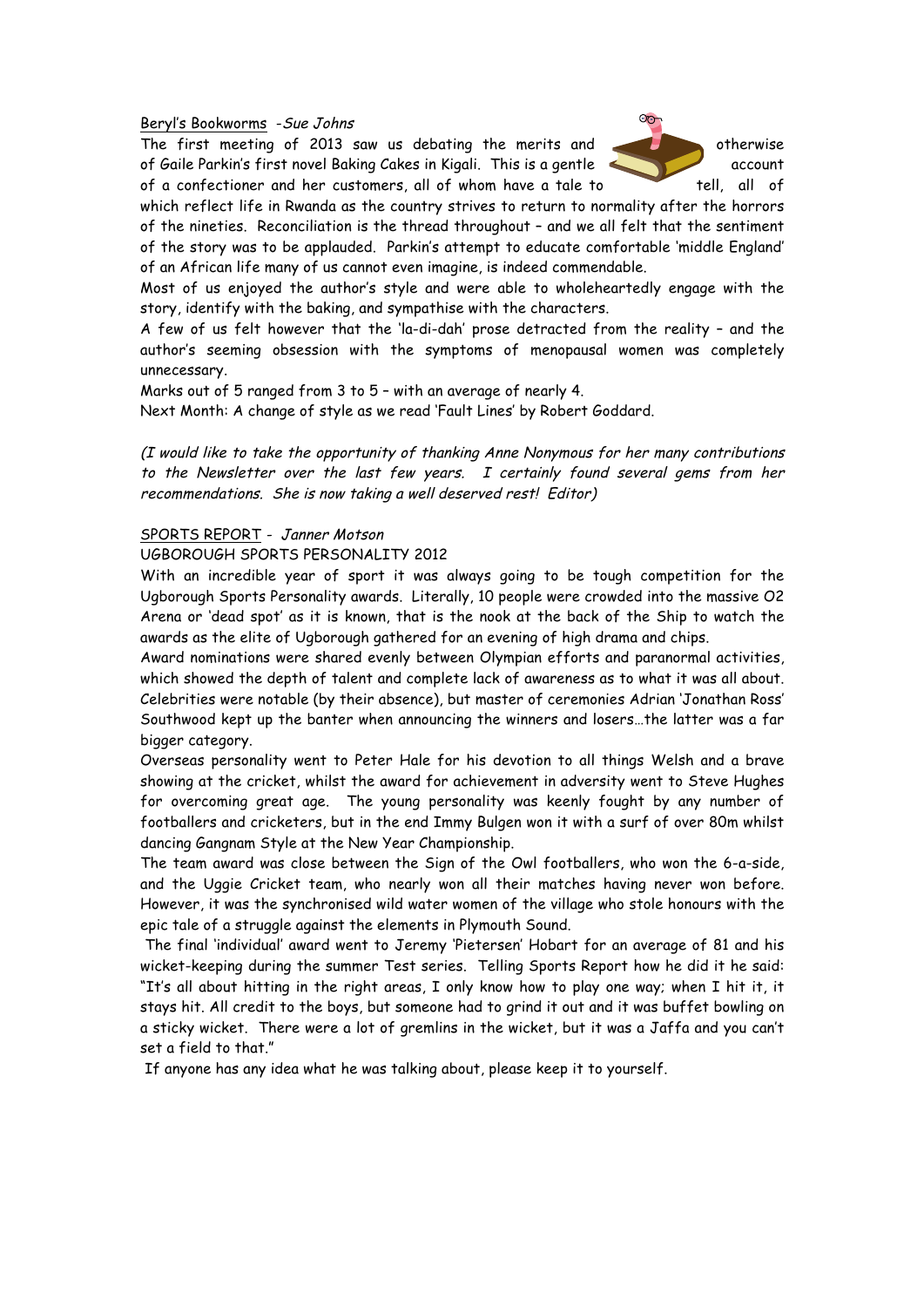Ugborough Parish Council Clerk: Sarah Woodman Tel: 01626 824568

email: ugboroughpc@yahoo.co.uk Website: www.ugboroughparishcouncil.gov.uk

The January Parish Council Meeting started with questions from the public about the Neighbourhood Development questionnaire and the state of our roads, including flooding and ice. The Clerk has received a useful list of weblinks to emergency services, including Floodline, which she will be displaying on the Parish Council website.

Please remember, we have a Parish Snow Warden, Ed Johns on 07970757755.

The Police Report identified 4 crimes over the last month, including theft of fuel, metal and vehicle registration plates.

The next Police Surgery/Drop in at the Church will be held on Tuesday  $5^{th}$  February 14.30-15.30 and Thursday 21<sup>st</sup> February 10.30-11.30am, when your Neighbourhood Officers Shaun Barker and Jacqui Hopper will be there to discuss crime prevention or any issues you may have.

The Parish Council budget for 2013/14 and precept was approved: The Parish Council's precept will increase to £13,500, which will add £1.59 to the annual Council tax of bill of the average Band D property. An important element of the budget is the provision of grants to local organisations, and at the January Meeting, grants were made to the Inter Parish Quiz and Ugborough Newsletter.

Neighbourhood Development Plan – Your completed questionnaires are currently being analysed by the independent NALC/CPRE consultant and the results will form the basis of developing options for the future of Ugborough. Details of the progress of the Plan will be displayed on the Parish Council website.

A separate consultation is currently being undertaken by South Hams District Council on the designated plan area for Ugborough. Site notices have been displayed in prominent locations within Ugborough and on the Parish Council website – look under 'Ugborough Neighbourhood Development Plan', then 'Public Consultation'. Comments should be submitted to james.doxford@southhams.gov.uk by the 15 February.

Two items of correspondence received just after the meeting call for your comments:

- 1. An Electoral Review is proposing that South Hams District Council should have 30 councillors – ten fewer than the current arrangements. You have until the 18 February to submit your views – find out more at www.lgbce.org.uk and have your say directly at consultation.lgbce.org.uk.
- 2. Waterfuture summarises South West Water's vision for the next 25 years, with more detailed proposals for the next 5 years. For more details, go to www.southwestwater.co.uk, and email your responses to

waterfuture@wouthwestwater.co.uk or write to Freepost Waterfuture.

The March Parish Council Meeting is to be held a week later than normal, on Wednesday the  $20<sup>th</sup>$  March. This is to enable the Clerk to prepare the agenda after returning from her (well earned) holiday.

The next Meeting will be at  $7.30$ pm on Wednesday  $13<sup>th</sup>$  February, and you are welcome to attend. Agenda and minutes are displayed on the Council's noticeboards and website.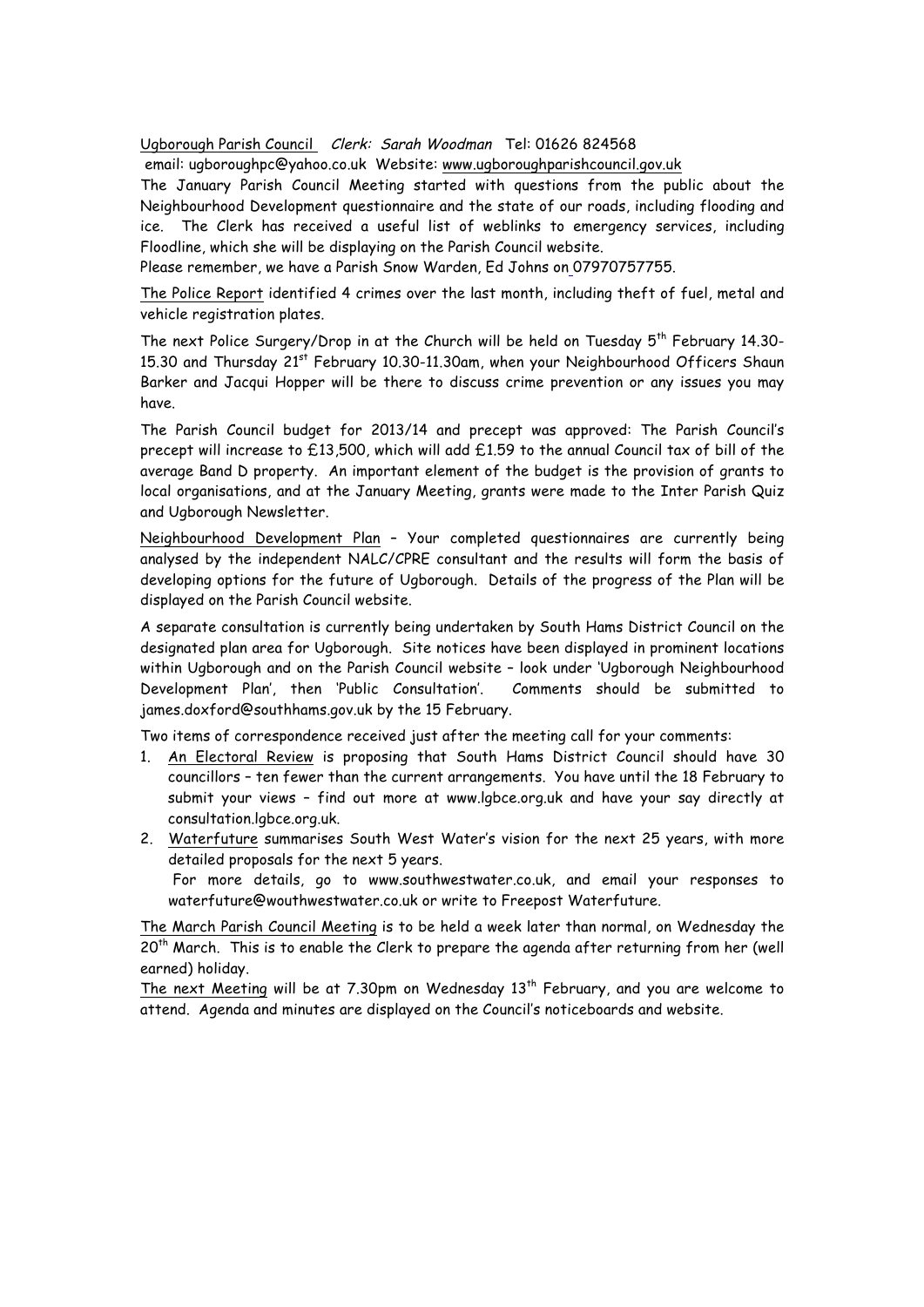#### **Neighbourhood Development Plan-** Richard Hoskin

The public meeting held at the Village Hall on  $10^{th}$  January 2013 chaired by Councillor George Beable was well attended and commenced with an explanation of Neighbourhood Planning by Greg Davies, a consultant from the National Association of Local Councils and the Campaign for the Protection of Rural England (NALC-CPRE) sponsored by the Department of Communities and Local Government. Greg has been assisting the Parish Council with the Neighbourhood Planning process including drafting the questionnaire. Councillor Richard Hosking then described how far the process had reached in Ugborough. A lively question and answer session finally wound up at 10.00 p.m. The Parish Council corrected the misconception that the questionnaire was deliberately biased to one potential development. The questionnaires asked important questions the answers to which will enable the Parish Council to decide whether to proceed with a Neighbourhood Plan, and if so what should be included in the options for the next round of public consultation. A proposal has been made to provide community facilities financed through development and the Parish Council would not be performing their duty if they did not ask the community if that is an option they would like to consider.

No decisions have yet been made and doing nothing is still an option.

Thank you to everyone who attended and who completed the questionnaires that will have been collected by the time you read this announcement.

South Hams District Council have now validated the application by the Parish Council for a Neighbourhood Area. There is a six week consultation period ending in early February in which the District Council will seek representations with regard to the area. This may be seen on the Parish Council website using the following link http://www.ugboroughparishcouncil.gov.uk/fileadmin/user\_upload/Ugborough/Parish\_Co uncil/Neighbourhood\_Development\_Plan/site\_notice\_\_1\_.pdf

The next step in the Neighbourhood Planning process will be for NALC-CPRE to analyse the results of the questionnaire which we are all eagerly awaiting. The Parish Council will then use these results to formulate options for the next round of consultation for a Neighbourhood Plan, or do nothing if that is what the community wishes. The history of planning in Ugborough suggests that there is still a possibility that there will be development in the village or Parish in the current period of the Local Plan even if the Parish do not produce a Neighbourhood Plan.

## Transport Questionnaires

These are currently circulated, to be collected by the end of February. We really need as many people as possible to return completed questionnaires to give Ugborough parish every chance of being heard in this community transport project.

Return to the person who gave it to you, or post to- Lesley Hughes, Ivybridge Town Clerk, Town Hall, Erme Court, Ivybridge PL21 0SZ .

There is a £20 gift voucher for M and S for a prize draw from the questionnaires.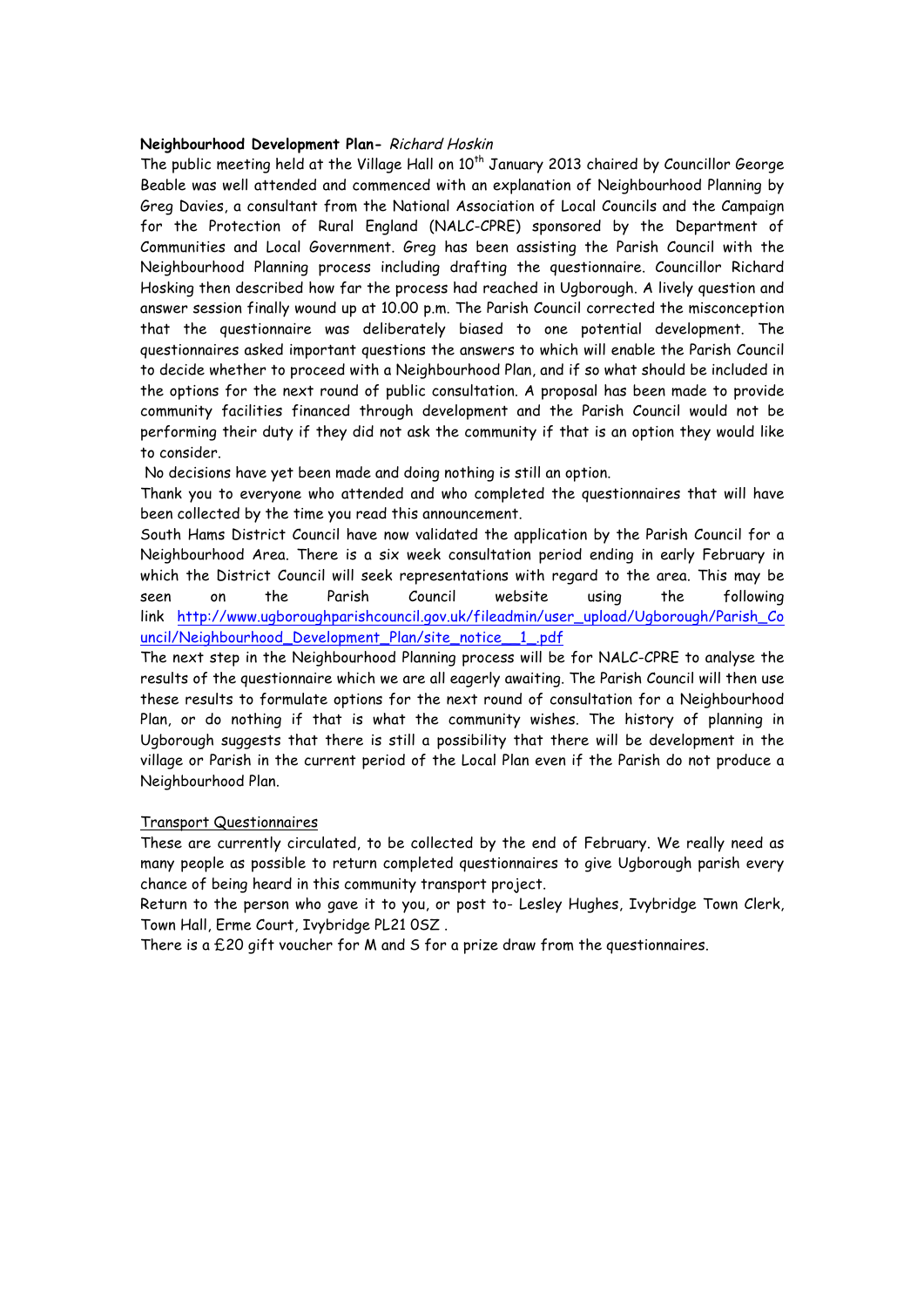This year the service has been prepared by the women of France, so we thought we would do something a little different from normal – something more French!

We are going to have café-style worship, sitting around small tables,

where afterwards we can indulge in a little French refreshment.

Our church was chosen as it is the best church for this sort of lay-out, so we hope everyone will be able to come along. This would also be an ideal opportunity to invite along a friend who doesn't normally go to church, as there will be a more informal feel to our worship.

## St. Peter's Church

Dear friends,

May I first wish you all a very Happy and Peaceful New Year!

I'm sure with all that's going in the Church and the World, we will be kept amused. It was interesting to read an article from the U.S.A. recently, that laws authorizing same-sex 'marriage' have been successfully promoted as the equivalent of civil rights law that ban racial discrimination. This is one area where the 'marriage equality' movement in the U.S.A. has chosen as a moral reference point. The civil rights movement of the 1950's and early 60's showed how that for almost two centuries, equality before the law had been denied to Americans of African descent. If not for matters of race, then why not now, on the question on who can marry?

In the book 'What is Marriage' [Man and Woman A Defence] three of Princeton university's scholars, argue on grounds of reason, that America can't arrive at a serious answer to this question - should government redefine marriage to include same-sex partnerships by appealing to equality?

As you probably know our own government now seeks to travel in the same direction, we shall wait and see exactly what the proposals are on this emotive subject.

However, as I have been recently asked to comment, all I can say is that we have in the Church of England through the House of bishops been told that we cannot carry out samesex marriages within our churches. This does not mean that we turn our backs on people, who have formed a life-long same-sex relationship [that's what civil-partnership safeguards within the law].

We need to remind ourselves that we are all God's children and all have our different needs and it is He who has commanded us to "love one another" despite all our political, racial and sexual differences. May all of us who have been blessed by marriage, or intending to marry this year, remember that it is one of the Seven Sacraments of the Church which we hold dear and is a blessing from God.

May God bless you all, Fr. Harry.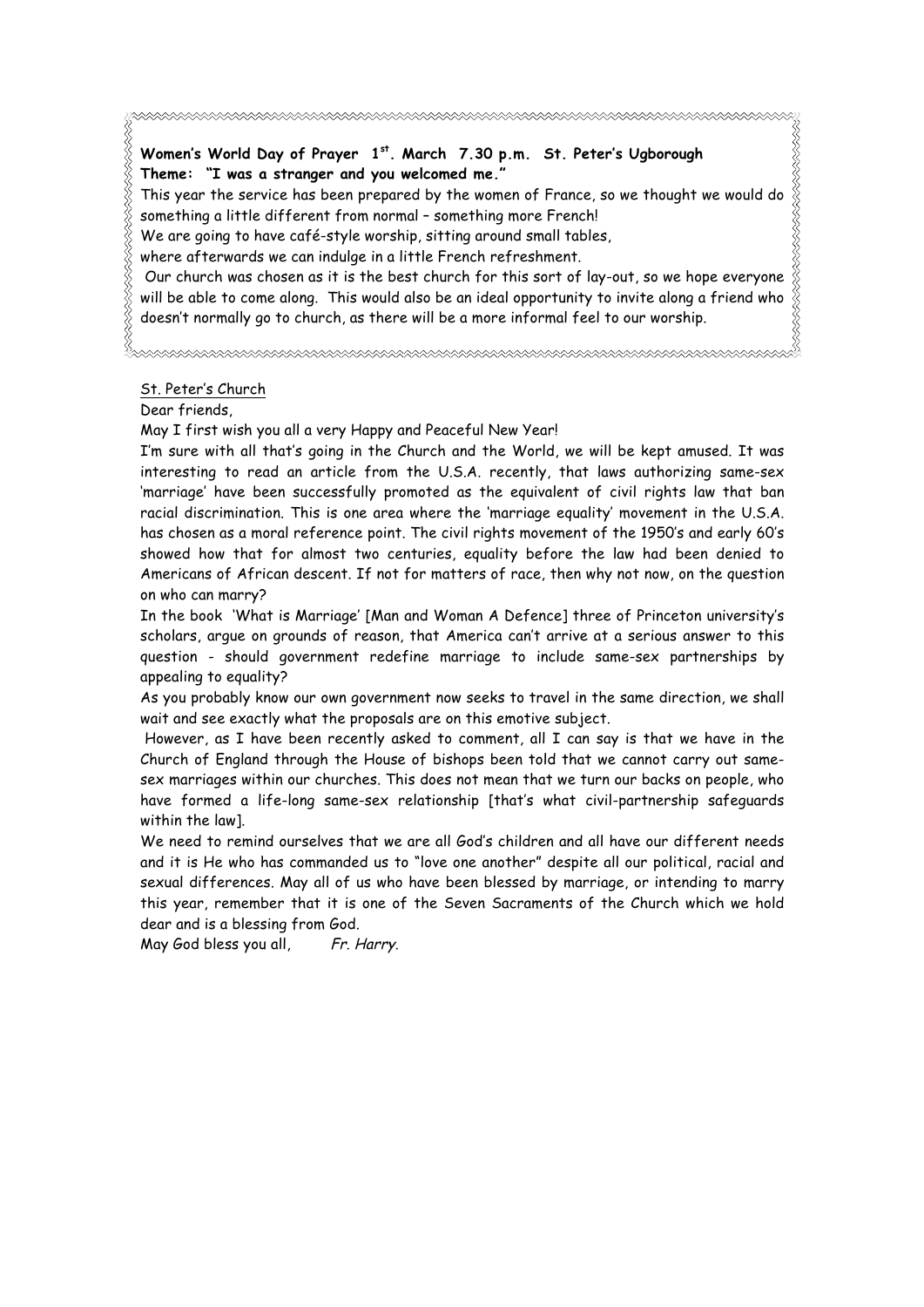# UGBOROUGH POST OFFICE AT ST. PETER'S CHURCH

Remember the Post Office opening hours are-: Tuesdays from 1.30 p.m. to 3.30 p.m.

Thursdays from 10 a.m. to 12 noon. (Coffee and cake available at this time!)

The **Three Rivers Mission Community** covers the parishes of Diptford, Ermington, Halwell, Harberton, Harbertonford, Moreleigh, North Huish and Ugborough. **Rector** Rev'd John Ough, The New Rectory, Diptford TQ9 7NY 01548 821148 : john@diptfordough.freeserve.co.uk **Assistant Priests** Fr. Harry Jevons, The Vicarage, Lutterburn Street, Ugborough PL21 0NG 01752 932805 : fr.harry@hotmail.co.uk Rev'd Caroline Luff, Harberton Vicarage, Totnes TQ9 7SA 01803 868445 : pgandcmsl@btinternet.com **Reader** David Stafford, Whitsun Cottage, Fore St. Ugborough

'Hi, my name is Lynsey Hughes, I'm 18 years old, awaiting university in September and looking for work during this time. I'm available for music lessons (flute or piano), language tutoring/ help with exams (French and Spanish), babysitting, child-minding, dog walking and cleaning. Negotiable rates! Contact number - 07724893641 or email - lynseyhughes24@gmail.com '

Village services.

A reminder that you can hop on board the Devon Libraries Mobile Library Service at Ugborough Square, Tuesdays from 9-9.45 a.m. fortnightly. Join the Library and benefit from this wonderful free service!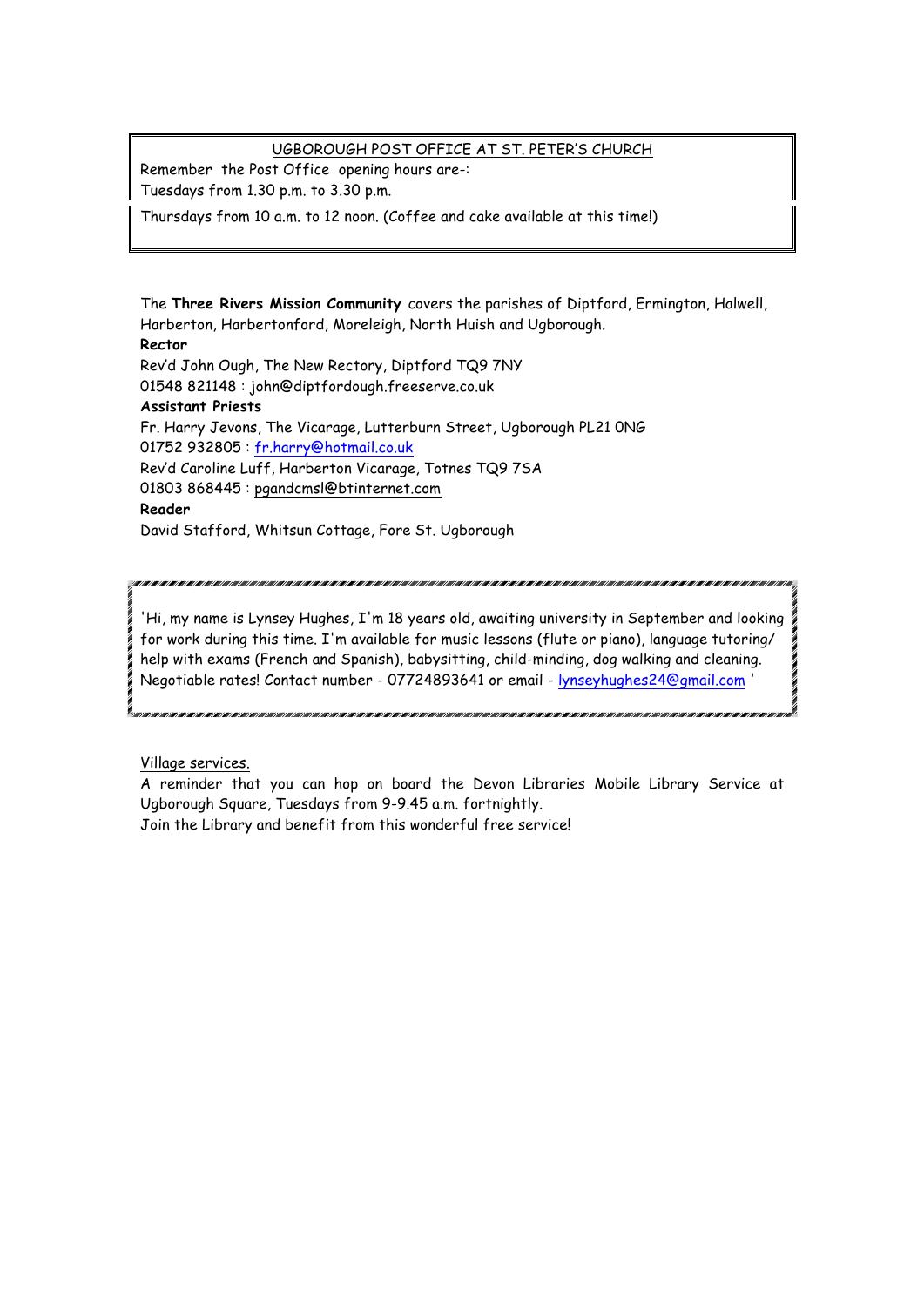#### Ceremonial flying of the Flag.

The flag will be flown on the following occasions-

February 19<sup>th</sup> Birthday of the Duke of York

**February 6th** Accession Day of Queen Elizabeth II

Bittaford Methodist Chapel Services- Jutta Berger 01752 698381 Once again a note from Bittaford Chapel. A Big Thank you to everyone who took part in our Candle-Lit Christmas Service. Yes, this year it sure was Candlelit. Only as Ralph (our own Minister) kept his promise and we had our Carols on the "wall" with an overhead projector. Thank you Ralph!! Let me take the opportunity to remind everyone that our Service on every third Sunday of the month is at 2.30 pm!! Every Service is followed by Tea and Biscuits and Fellowship. Please came and join us! We wish everybody a very Happy and Peaceful New Year! Services at Bittaford Chapel February. 3rd Revd. David Youngs Sacrament of Holy Communion 10th Mr. Tony Kirk 17th Revd. Ralph Ward Sacrament of Holy Communion – 2.30p.m. 24th Mrs. Norma Bailey Our Hall is available for hire. We have a small Tea Kitchen. All enquiries contact: Jutta Berger as above or e-Mail to: juttaberger@tiscali.co.uk Green Pastures Coffee Bar for families with small children. Open every Friday from 10.00am 'til 12 noon including School Holidays!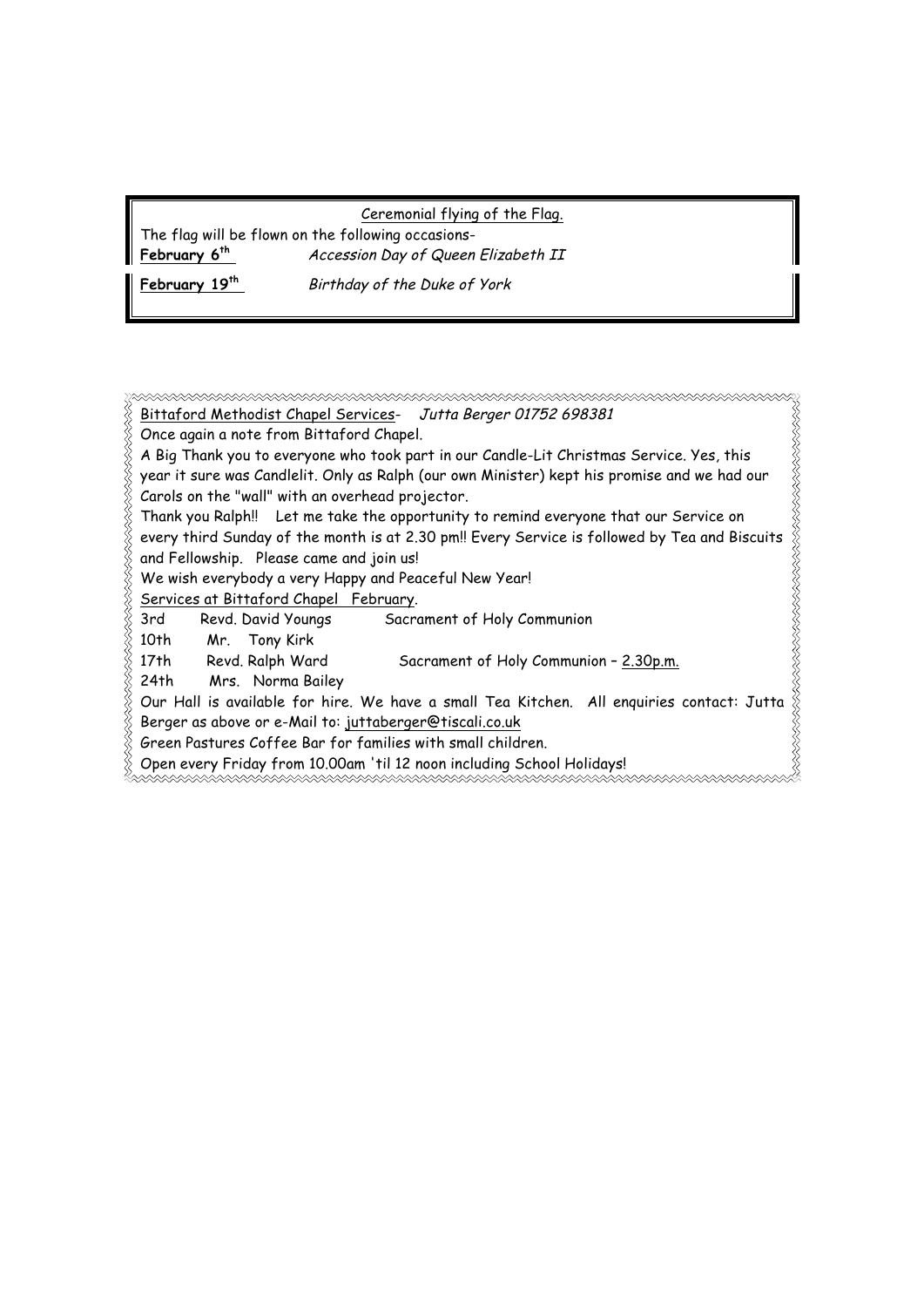#### Contributions

Thanks to everyone who has contributed to this Newsletter.

Contributions should be sent to - Mrs. Norma Roe, The Editor, Ugborough Parish Newsletter, 20 Lutterburn St, Ugborough, Ivybridge, PL21 0NG.

**The deadline is 15th of the month please. Thank you for keeping to this.** 

**E mail is welcome to norma-davidroe@tiscali.co.uk** (I use Microsoft word, font Comic Sans. Any articles as attachments in this format would be particularly welcome.)

Your Newsletter is available online at the Parish Council website and the **Ugborough Website** - http://www.ugborough.com/

If you have any stories, pictures, accounts of history, adverts you want to run or anything else to go on the web site for the whole parish please contact Richard Barker on 01548 821000 or email him at richard@fowlescombe.co.uk

Views published in the Newsletter are not necessarily those of the Editor or of the Newsletter Group, or of any other contributing group. Contributions are published at the Editor's discretion.